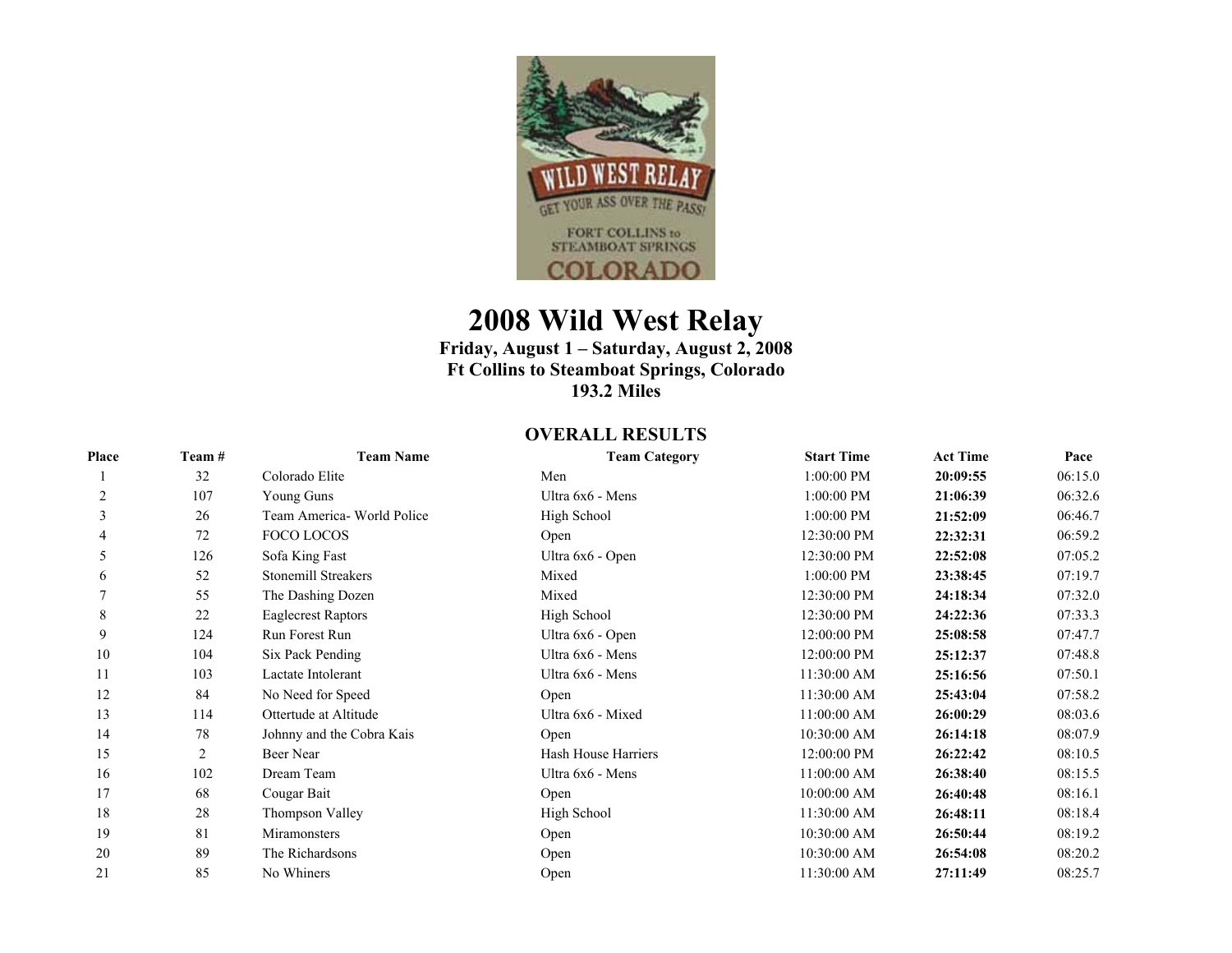| 33<br>12:00:00 PM<br>23<br>Hensel Phelps Hypoxic Freaks<br>Hash House Harriers<br>27:31:08<br><b>Sole Sisters</b><br>93<br>Women<br>24<br>11:30:00 AM<br>27:31:58<br>Rock-Creek Race Team<br>25<br>95<br>12:00:00 PM<br>27:34:08<br>Ultra 6x6 - Flatlanders (WWR only)<br>TeamZinc<br>26<br>54<br>Mixed<br>11:30:00 AM<br>27:34:09<br>27<br>The Rebel Alliance<br>High School<br>27<br>10:30:00 AM<br>27:37:37<br>Will Run For Beer<br>28<br>120<br>Ultra 6x6 - Mixed<br>11:00:00 AM<br>27:55:09<br>29<br>122<br>Colorado Physical Therapy Specialists<br>Ultra 6x6 - Open<br>10:30:00 AM<br>27:57:15<br>Ultra 6x6 - Mixed<br>30<br>117<br>Take Six<br>12:00:00 PM<br>28:07:58<br>73<br>Follow Us To The Rio<br>31<br>11:00:00 AM<br>Open<br>28:10:42<br>32<br>10<br>Just Go Again<br>Helter Skelter<br>8:00:00 AM<br>28:12:05<br>39<br>Mixed<br>33<br>Going the Distance<br>11:30:00 AM<br>28:15:26<br>Road Crack<br>Mixed<br>34<br>51<br>10:30:00 AM<br>28:17:34<br>35<br>109<br>Dog Tired and Catatonic<br>Ultra 6x6 - Mixed<br>10:00:00 AM<br>28:17:45<br>Lots Of Fun<br>Mixed<br>44<br>10:00:00 AM<br>28:19:20<br>36<br>Twelve<br>37<br>29<br>High School<br>11:00:00 AM<br>28:22:05<br>40<br>Got Pain<br>Mixed<br>38<br>10:00:00 AM<br>28:22:33<br>We Look Good Naked<br>Mixed<br>39<br>61<br>10:00:00 AM<br>28:24:55<br>$88\,$<br>THE MOOSE IS LOOSE<br>Helter Skelter<br>40<br>11:00:00 AM<br>28:27:34<br>10 cm and Pushing<br>Mixed<br>41<br>35<br>11:00:00 AM<br>28:33:55<br>67<br>Combatant Foot Still Sore<br>42<br>7:30:00 AM<br>Open<br>28:40:20<br>38<br>Fast Women & Bad Boys<br>43<br>Mixed<br>9:30:00 AM<br>28:45:03<br>44<br>25<br>Gunnison High School<br>High School<br>9:30:00 AM<br>28:45:15<br>113<br>One Lucky Guy<br>45<br>Ultra 6x6 - Mixed<br>9:30:00 AM<br>28:51:08<br>49<br>Positive Altitude<br>Mixed<br>7:00:00 AM<br>46<br>29:00:15<br>90<br>We Got Your 6<br>47<br>10:30:00 AM<br>Open<br>29:00:59<br>70<br>48<br>Earth Wind and Fire<br>10:30:00 AM<br>Open<br>29:04:00<br>Helter Skelter<br>49<br>7<br>Fear Up In Your Rear Redux<br>9:30:00 AM<br>29:05:39<br>60<br>Mixed<br>50<br>Velo-One My Pass<br>10:00:00 AM<br>29:08:41<br>51<br>75<br>Imagination on the Run<br>10:30:00 AM<br>Open<br>29:11:45<br>6<br>Helter Skelter<br>52<br>Ernst & Young - Running on GAAS<br>7:30:00 AM<br>29:20:45<br><b>Bless Our Soles</b><br>53<br>121<br>Ultra 6x6 - Open<br>9:00:00 AM<br>29:26:22<br>Beavers Gone Wild<br>54<br>1<br>Hash House Harriers<br>9:30:00 AM<br>29:28:07<br>55<br>71<br><b>Evergreen Pirates</b><br>9:00:00 AM<br>29:33:16<br>Open<br>115<br>Ultra 6x6 - Mixed<br>6:30:00 AM<br>56<br>Purple<br>29:36:21<br>Dazed and Delirious<br>108<br>Ultra 6x6 - Mixed<br>6:00:00 AM<br>57<br>29:37:19<br>111<br>It Takes No Talent To Hustle 2<br>Ultra 6x6 - Mixed<br>6:00:00 AM<br>58<br>29:43:48<br>91<br>Girls Gone WildWest<br>59<br>Women<br>7:30:00 AM<br>29:44:25<br>5<br>39<br>60<br>Helter Skelter<br>9:00:00 AM<br>29:45:10<br>Handel Harriers<br>61<br>74<br>7:00:00 AM<br>Open<br>29:45:27<br>43<br>Kum & Go<br>Mixed<br>9:00:00 AM<br>62<br>29:56:03<br>63<br>125<br>Run Like An Antelope<br>Ultra 6x6 - Open<br>6:30:00 AM<br>30:04:08 | 22 | 77 | Jack Quinns Drunken Runners | Open | 11:30:00 AM | 27:19:20 | 08:28.1 |
|-------------------------------------------------------------------------------------------------------------------------------------------------------------------------------------------------------------------------------------------------------------------------------------------------------------------------------------------------------------------------------------------------------------------------------------------------------------------------------------------------------------------------------------------------------------------------------------------------------------------------------------------------------------------------------------------------------------------------------------------------------------------------------------------------------------------------------------------------------------------------------------------------------------------------------------------------------------------------------------------------------------------------------------------------------------------------------------------------------------------------------------------------------------------------------------------------------------------------------------------------------------------------------------------------------------------------------------------------------------------------------------------------------------------------------------------------------------------------------------------------------------------------------------------------------------------------------------------------------------------------------------------------------------------------------------------------------------------------------------------------------------------------------------------------------------------------------------------------------------------------------------------------------------------------------------------------------------------------------------------------------------------------------------------------------------------------------------------------------------------------------------------------------------------------------------------------------------------------------------------------------------------------------------------------------------------------------------------------------------------------------------------------------------------------------------------------------------------------------------------------------------------------------------------------------------------------------------------------------------------------------------------------------------------------------------------------------------------------------------------------------------------------------------------------------------------------------------------------------------------------------------------------------------------------------------------------------------------------------------------------------------------------------------------------------------------------------------------------------------------------------------------------------------------------------------------------|----|----|-----------------------------|------|-------------|----------|---------|
|                                                                                                                                                                                                                                                                                                                                                                                                                                                                                                                                                                                                                                                                                                                                                                                                                                                                                                                                                                                                                                                                                                                                                                                                                                                                                                                                                                                                                                                                                                                                                                                                                                                                                                                                                                                                                                                                                                                                                                                                                                                                                                                                                                                                                                                                                                                                                                                                                                                                                                                                                                                                                                                                                                                                                                                                                                                                                                                                                                                                                                                                                                                                                                                                 |    |    |                             |      |             |          | 08:31.7 |
|                                                                                                                                                                                                                                                                                                                                                                                                                                                                                                                                                                                                                                                                                                                                                                                                                                                                                                                                                                                                                                                                                                                                                                                                                                                                                                                                                                                                                                                                                                                                                                                                                                                                                                                                                                                                                                                                                                                                                                                                                                                                                                                                                                                                                                                                                                                                                                                                                                                                                                                                                                                                                                                                                                                                                                                                                                                                                                                                                                                                                                                                                                                                                                                                 |    |    |                             |      |             |          | 08:32.0 |
|                                                                                                                                                                                                                                                                                                                                                                                                                                                                                                                                                                                                                                                                                                                                                                                                                                                                                                                                                                                                                                                                                                                                                                                                                                                                                                                                                                                                                                                                                                                                                                                                                                                                                                                                                                                                                                                                                                                                                                                                                                                                                                                                                                                                                                                                                                                                                                                                                                                                                                                                                                                                                                                                                                                                                                                                                                                                                                                                                                                                                                                                                                                                                                                                 |    |    |                             |      |             |          | 08:32.6 |
|                                                                                                                                                                                                                                                                                                                                                                                                                                                                                                                                                                                                                                                                                                                                                                                                                                                                                                                                                                                                                                                                                                                                                                                                                                                                                                                                                                                                                                                                                                                                                                                                                                                                                                                                                                                                                                                                                                                                                                                                                                                                                                                                                                                                                                                                                                                                                                                                                                                                                                                                                                                                                                                                                                                                                                                                                                                                                                                                                                                                                                                                                                                                                                                                 |    |    |                             |      |             |          | 08:32.6 |
|                                                                                                                                                                                                                                                                                                                                                                                                                                                                                                                                                                                                                                                                                                                                                                                                                                                                                                                                                                                                                                                                                                                                                                                                                                                                                                                                                                                                                                                                                                                                                                                                                                                                                                                                                                                                                                                                                                                                                                                                                                                                                                                                                                                                                                                                                                                                                                                                                                                                                                                                                                                                                                                                                                                                                                                                                                                                                                                                                                                                                                                                                                                                                                                                 |    |    |                             |      |             |          | 08:33.7 |
|                                                                                                                                                                                                                                                                                                                                                                                                                                                                                                                                                                                                                                                                                                                                                                                                                                                                                                                                                                                                                                                                                                                                                                                                                                                                                                                                                                                                                                                                                                                                                                                                                                                                                                                                                                                                                                                                                                                                                                                                                                                                                                                                                                                                                                                                                                                                                                                                                                                                                                                                                                                                                                                                                                                                                                                                                                                                                                                                                                                                                                                                                                                                                                                                 |    |    |                             |      |             |          | 08:39.2 |
|                                                                                                                                                                                                                                                                                                                                                                                                                                                                                                                                                                                                                                                                                                                                                                                                                                                                                                                                                                                                                                                                                                                                                                                                                                                                                                                                                                                                                                                                                                                                                                                                                                                                                                                                                                                                                                                                                                                                                                                                                                                                                                                                                                                                                                                                                                                                                                                                                                                                                                                                                                                                                                                                                                                                                                                                                                                                                                                                                                                                                                                                                                                                                                                                 |    |    |                             |      |             |          | 08:39.8 |
|                                                                                                                                                                                                                                                                                                                                                                                                                                                                                                                                                                                                                                                                                                                                                                                                                                                                                                                                                                                                                                                                                                                                                                                                                                                                                                                                                                                                                                                                                                                                                                                                                                                                                                                                                                                                                                                                                                                                                                                                                                                                                                                                                                                                                                                                                                                                                                                                                                                                                                                                                                                                                                                                                                                                                                                                                                                                                                                                                                                                                                                                                                                                                                                                 |    |    |                             |      |             |          | 08:43.1 |
|                                                                                                                                                                                                                                                                                                                                                                                                                                                                                                                                                                                                                                                                                                                                                                                                                                                                                                                                                                                                                                                                                                                                                                                                                                                                                                                                                                                                                                                                                                                                                                                                                                                                                                                                                                                                                                                                                                                                                                                                                                                                                                                                                                                                                                                                                                                                                                                                                                                                                                                                                                                                                                                                                                                                                                                                                                                                                                                                                                                                                                                                                                                                                                                                 |    |    |                             |      |             |          | 08:44.0 |
|                                                                                                                                                                                                                                                                                                                                                                                                                                                                                                                                                                                                                                                                                                                                                                                                                                                                                                                                                                                                                                                                                                                                                                                                                                                                                                                                                                                                                                                                                                                                                                                                                                                                                                                                                                                                                                                                                                                                                                                                                                                                                                                                                                                                                                                                                                                                                                                                                                                                                                                                                                                                                                                                                                                                                                                                                                                                                                                                                                                                                                                                                                                                                                                                 |    |    |                             |      |             |          | 08:44.4 |
|                                                                                                                                                                                                                                                                                                                                                                                                                                                                                                                                                                                                                                                                                                                                                                                                                                                                                                                                                                                                                                                                                                                                                                                                                                                                                                                                                                                                                                                                                                                                                                                                                                                                                                                                                                                                                                                                                                                                                                                                                                                                                                                                                                                                                                                                                                                                                                                                                                                                                                                                                                                                                                                                                                                                                                                                                                                                                                                                                                                                                                                                                                                                                                                                 |    |    |                             |      |             |          | 08:45.4 |
|                                                                                                                                                                                                                                                                                                                                                                                                                                                                                                                                                                                                                                                                                                                                                                                                                                                                                                                                                                                                                                                                                                                                                                                                                                                                                                                                                                                                                                                                                                                                                                                                                                                                                                                                                                                                                                                                                                                                                                                                                                                                                                                                                                                                                                                                                                                                                                                                                                                                                                                                                                                                                                                                                                                                                                                                                                                                                                                                                                                                                                                                                                                                                                                                 |    |    |                             |      |             |          | 08:46.1 |
|                                                                                                                                                                                                                                                                                                                                                                                                                                                                                                                                                                                                                                                                                                                                                                                                                                                                                                                                                                                                                                                                                                                                                                                                                                                                                                                                                                                                                                                                                                                                                                                                                                                                                                                                                                                                                                                                                                                                                                                                                                                                                                                                                                                                                                                                                                                                                                                                                                                                                                                                                                                                                                                                                                                                                                                                                                                                                                                                                                                                                                                                                                                                                                                                 |    |    |                             |      |             |          | 08:46.2 |
|                                                                                                                                                                                                                                                                                                                                                                                                                                                                                                                                                                                                                                                                                                                                                                                                                                                                                                                                                                                                                                                                                                                                                                                                                                                                                                                                                                                                                                                                                                                                                                                                                                                                                                                                                                                                                                                                                                                                                                                                                                                                                                                                                                                                                                                                                                                                                                                                                                                                                                                                                                                                                                                                                                                                                                                                                                                                                                                                                                                                                                                                                                                                                                                                 |    |    |                             |      |             |          | 08:46.7 |
|                                                                                                                                                                                                                                                                                                                                                                                                                                                                                                                                                                                                                                                                                                                                                                                                                                                                                                                                                                                                                                                                                                                                                                                                                                                                                                                                                                                                                                                                                                                                                                                                                                                                                                                                                                                                                                                                                                                                                                                                                                                                                                                                                                                                                                                                                                                                                                                                                                                                                                                                                                                                                                                                                                                                                                                                                                                                                                                                                                                                                                                                                                                                                                                                 |    |    |                             |      |             |          | 08:47.5 |
|                                                                                                                                                                                                                                                                                                                                                                                                                                                                                                                                                                                                                                                                                                                                                                                                                                                                                                                                                                                                                                                                                                                                                                                                                                                                                                                                                                                                                                                                                                                                                                                                                                                                                                                                                                                                                                                                                                                                                                                                                                                                                                                                                                                                                                                                                                                                                                                                                                                                                                                                                                                                                                                                                                                                                                                                                                                                                                                                                                                                                                                                                                                                                                                                 |    |    |                             |      |             |          | 08:47.6 |
|                                                                                                                                                                                                                                                                                                                                                                                                                                                                                                                                                                                                                                                                                                                                                                                                                                                                                                                                                                                                                                                                                                                                                                                                                                                                                                                                                                                                                                                                                                                                                                                                                                                                                                                                                                                                                                                                                                                                                                                                                                                                                                                                                                                                                                                                                                                                                                                                                                                                                                                                                                                                                                                                                                                                                                                                                                                                                                                                                                                                                                                                                                                                                                                                 |    |    |                             |      |             |          | 08:48.4 |
|                                                                                                                                                                                                                                                                                                                                                                                                                                                                                                                                                                                                                                                                                                                                                                                                                                                                                                                                                                                                                                                                                                                                                                                                                                                                                                                                                                                                                                                                                                                                                                                                                                                                                                                                                                                                                                                                                                                                                                                                                                                                                                                                                                                                                                                                                                                                                                                                                                                                                                                                                                                                                                                                                                                                                                                                                                                                                                                                                                                                                                                                                                                                                                                                 |    |    |                             |      |             |          | 08:49.2 |
|                                                                                                                                                                                                                                                                                                                                                                                                                                                                                                                                                                                                                                                                                                                                                                                                                                                                                                                                                                                                                                                                                                                                                                                                                                                                                                                                                                                                                                                                                                                                                                                                                                                                                                                                                                                                                                                                                                                                                                                                                                                                                                                                                                                                                                                                                                                                                                                                                                                                                                                                                                                                                                                                                                                                                                                                                                                                                                                                                                                                                                                                                                                                                                                                 |    |    |                             |      |             |          | 08:51.2 |
|                                                                                                                                                                                                                                                                                                                                                                                                                                                                                                                                                                                                                                                                                                                                                                                                                                                                                                                                                                                                                                                                                                                                                                                                                                                                                                                                                                                                                                                                                                                                                                                                                                                                                                                                                                                                                                                                                                                                                                                                                                                                                                                                                                                                                                                                                                                                                                                                                                                                                                                                                                                                                                                                                                                                                                                                                                                                                                                                                                                                                                                                                                                                                                                                 |    |    |                             |      |             |          | 08:53.2 |
|                                                                                                                                                                                                                                                                                                                                                                                                                                                                                                                                                                                                                                                                                                                                                                                                                                                                                                                                                                                                                                                                                                                                                                                                                                                                                                                                                                                                                                                                                                                                                                                                                                                                                                                                                                                                                                                                                                                                                                                                                                                                                                                                                                                                                                                                                                                                                                                                                                                                                                                                                                                                                                                                                                                                                                                                                                                                                                                                                                                                                                                                                                                                                                                                 |    |    |                             |      |             |          | 08:54.6 |
|                                                                                                                                                                                                                                                                                                                                                                                                                                                                                                                                                                                                                                                                                                                                                                                                                                                                                                                                                                                                                                                                                                                                                                                                                                                                                                                                                                                                                                                                                                                                                                                                                                                                                                                                                                                                                                                                                                                                                                                                                                                                                                                                                                                                                                                                                                                                                                                                                                                                                                                                                                                                                                                                                                                                                                                                                                                                                                                                                                                                                                                                                                                                                                                                 |    |    |                             |      |             |          | 08:54.7 |
|                                                                                                                                                                                                                                                                                                                                                                                                                                                                                                                                                                                                                                                                                                                                                                                                                                                                                                                                                                                                                                                                                                                                                                                                                                                                                                                                                                                                                                                                                                                                                                                                                                                                                                                                                                                                                                                                                                                                                                                                                                                                                                                                                                                                                                                                                                                                                                                                                                                                                                                                                                                                                                                                                                                                                                                                                                                                                                                                                                                                                                                                                                                                                                                                 |    |    |                             |      |             |          | 08:56.5 |
|                                                                                                                                                                                                                                                                                                                                                                                                                                                                                                                                                                                                                                                                                                                                                                                                                                                                                                                                                                                                                                                                                                                                                                                                                                                                                                                                                                                                                                                                                                                                                                                                                                                                                                                                                                                                                                                                                                                                                                                                                                                                                                                                                                                                                                                                                                                                                                                                                                                                                                                                                                                                                                                                                                                                                                                                                                                                                                                                                                                                                                                                                                                                                                                                 |    |    |                             |      |             |          | 08:59.3 |
|                                                                                                                                                                                                                                                                                                                                                                                                                                                                                                                                                                                                                                                                                                                                                                                                                                                                                                                                                                                                                                                                                                                                                                                                                                                                                                                                                                                                                                                                                                                                                                                                                                                                                                                                                                                                                                                                                                                                                                                                                                                                                                                                                                                                                                                                                                                                                                                                                                                                                                                                                                                                                                                                                                                                                                                                                                                                                                                                                                                                                                                                                                                                                                                                 |    |    |                             |      |             |          | 08:59.6 |
|                                                                                                                                                                                                                                                                                                                                                                                                                                                                                                                                                                                                                                                                                                                                                                                                                                                                                                                                                                                                                                                                                                                                                                                                                                                                                                                                                                                                                                                                                                                                                                                                                                                                                                                                                                                                                                                                                                                                                                                                                                                                                                                                                                                                                                                                                                                                                                                                                                                                                                                                                                                                                                                                                                                                                                                                                                                                                                                                                                                                                                                                                                                                                                                                 |    |    |                             |      |             |          | 09:00.5 |
|                                                                                                                                                                                                                                                                                                                                                                                                                                                                                                                                                                                                                                                                                                                                                                                                                                                                                                                                                                                                                                                                                                                                                                                                                                                                                                                                                                                                                                                                                                                                                                                                                                                                                                                                                                                                                                                                                                                                                                                                                                                                                                                                                                                                                                                                                                                                                                                                                                                                                                                                                                                                                                                                                                                                                                                                                                                                                                                                                                                                                                                                                                                                                                                                 |    |    |                             |      |             |          | 09:01.0 |
|                                                                                                                                                                                                                                                                                                                                                                                                                                                                                                                                                                                                                                                                                                                                                                                                                                                                                                                                                                                                                                                                                                                                                                                                                                                                                                                                                                                                                                                                                                                                                                                                                                                                                                                                                                                                                                                                                                                                                                                                                                                                                                                                                                                                                                                                                                                                                                                                                                                                                                                                                                                                                                                                                                                                                                                                                                                                                                                                                                                                                                                                                                                                                                                                 |    |    |                             |      |             |          | 09:01.9 |
|                                                                                                                                                                                                                                                                                                                                                                                                                                                                                                                                                                                                                                                                                                                                                                                                                                                                                                                                                                                                                                                                                                                                                                                                                                                                                                                                                                                                                                                                                                                                                                                                                                                                                                                                                                                                                                                                                                                                                                                                                                                                                                                                                                                                                                                                                                                                                                                                                                                                                                                                                                                                                                                                                                                                                                                                                                                                                                                                                                                                                                                                                                                                                                                                 |    |    |                             |      |             |          | 09:02.9 |
|                                                                                                                                                                                                                                                                                                                                                                                                                                                                                                                                                                                                                                                                                                                                                                                                                                                                                                                                                                                                                                                                                                                                                                                                                                                                                                                                                                                                                                                                                                                                                                                                                                                                                                                                                                                                                                                                                                                                                                                                                                                                                                                                                                                                                                                                                                                                                                                                                                                                                                                                                                                                                                                                                                                                                                                                                                                                                                                                                                                                                                                                                                                                                                                                 |    |    |                             |      |             |          | 09:05.7 |
|                                                                                                                                                                                                                                                                                                                                                                                                                                                                                                                                                                                                                                                                                                                                                                                                                                                                                                                                                                                                                                                                                                                                                                                                                                                                                                                                                                                                                                                                                                                                                                                                                                                                                                                                                                                                                                                                                                                                                                                                                                                                                                                                                                                                                                                                                                                                                                                                                                                                                                                                                                                                                                                                                                                                                                                                                                                                                                                                                                                                                                                                                                                                                                                                 |    |    |                             |      |             |          | 09:07.4 |
|                                                                                                                                                                                                                                                                                                                                                                                                                                                                                                                                                                                                                                                                                                                                                                                                                                                                                                                                                                                                                                                                                                                                                                                                                                                                                                                                                                                                                                                                                                                                                                                                                                                                                                                                                                                                                                                                                                                                                                                                                                                                                                                                                                                                                                                                                                                                                                                                                                                                                                                                                                                                                                                                                                                                                                                                                                                                                                                                                                                                                                                                                                                                                                                                 |    |    |                             |      |             |          | 09:08.0 |
|                                                                                                                                                                                                                                                                                                                                                                                                                                                                                                                                                                                                                                                                                                                                                                                                                                                                                                                                                                                                                                                                                                                                                                                                                                                                                                                                                                                                                                                                                                                                                                                                                                                                                                                                                                                                                                                                                                                                                                                                                                                                                                                                                                                                                                                                                                                                                                                                                                                                                                                                                                                                                                                                                                                                                                                                                                                                                                                                                                                                                                                                                                                                                                                                 |    |    |                             |      |             |          | 09:09.6 |
|                                                                                                                                                                                                                                                                                                                                                                                                                                                                                                                                                                                                                                                                                                                                                                                                                                                                                                                                                                                                                                                                                                                                                                                                                                                                                                                                                                                                                                                                                                                                                                                                                                                                                                                                                                                                                                                                                                                                                                                                                                                                                                                                                                                                                                                                                                                                                                                                                                                                                                                                                                                                                                                                                                                                                                                                                                                                                                                                                                                                                                                                                                                                                                                                 |    |    |                             |      |             |          | 09:10.5 |
|                                                                                                                                                                                                                                                                                                                                                                                                                                                                                                                                                                                                                                                                                                                                                                                                                                                                                                                                                                                                                                                                                                                                                                                                                                                                                                                                                                                                                                                                                                                                                                                                                                                                                                                                                                                                                                                                                                                                                                                                                                                                                                                                                                                                                                                                                                                                                                                                                                                                                                                                                                                                                                                                                                                                                                                                                                                                                                                                                                                                                                                                                                                                                                                                 |    |    |                             |      |             |          | 09:10.8 |
|                                                                                                                                                                                                                                                                                                                                                                                                                                                                                                                                                                                                                                                                                                                                                                                                                                                                                                                                                                                                                                                                                                                                                                                                                                                                                                                                                                                                                                                                                                                                                                                                                                                                                                                                                                                                                                                                                                                                                                                                                                                                                                                                                                                                                                                                                                                                                                                                                                                                                                                                                                                                                                                                                                                                                                                                                                                                                                                                                                                                                                                                                                                                                                                                 |    |    |                             |      |             |          | 09:12.8 |
|                                                                                                                                                                                                                                                                                                                                                                                                                                                                                                                                                                                                                                                                                                                                                                                                                                                                                                                                                                                                                                                                                                                                                                                                                                                                                                                                                                                                                                                                                                                                                                                                                                                                                                                                                                                                                                                                                                                                                                                                                                                                                                                                                                                                                                                                                                                                                                                                                                                                                                                                                                                                                                                                                                                                                                                                                                                                                                                                                                                                                                                                                                                                                                                                 |    |    |                             |      |             |          | 09:13.0 |
|                                                                                                                                                                                                                                                                                                                                                                                                                                                                                                                                                                                                                                                                                                                                                                                                                                                                                                                                                                                                                                                                                                                                                                                                                                                                                                                                                                                                                                                                                                                                                                                                                                                                                                                                                                                                                                                                                                                                                                                                                                                                                                                                                                                                                                                                                                                                                                                                                                                                                                                                                                                                                                                                                                                                                                                                                                                                                                                                                                                                                                                                                                                                                                                                 |    |    |                             |      |             |          | 09:13.3 |
|                                                                                                                                                                                                                                                                                                                                                                                                                                                                                                                                                                                                                                                                                                                                                                                                                                                                                                                                                                                                                                                                                                                                                                                                                                                                                                                                                                                                                                                                                                                                                                                                                                                                                                                                                                                                                                                                                                                                                                                                                                                                                                                                                                                                                                                                                                                                                                                                                                                                                                                                                                                                                                                                                                                                                                                                                                                                                                                                                                                                                                                                                                                                                                                                 |    |    |                             |      |             |          | 09:13.3 |
|                                                                                                                                                                                                                                                                                                                                                                                                                                                                                                                                                                                                                                                                                                                                                                                                                                                                                                                                                                                                                                                                                                                                                                                                                                                                                                                                                                                                                                                                                                                                                                                                                                                                                                                                                                                                                                                                                                                                                                                                                                                                                                                                                                                                                                                                                                                                                                                                                                                                                                                                                                                                                                                                                                                                                                                                                                                                                                                                                                                                                                                                                                                                                                                                 |    |    |                             |      |             |          | 09:16.6 |
|                                                                                                                                                                                                                                                                                                                                                                                                                                                                                                                                                                                                                                                                                                                                                                                                                                                                                                                                                                                                                                                                                                                                                                                                                                                                                                                                                                                                                                                                                                                                                                                                                                                                                                                                                                                                                                                                                                                                                                                                                                                                                                                                                                                                                                                                                                                                                                                                                                                                                                                                                                                                                                                                                                                                                                                                                                                                                                                                                                                                                                                                                                                                                                                                 |    |    |                             |      |             |          | 09:19.1 |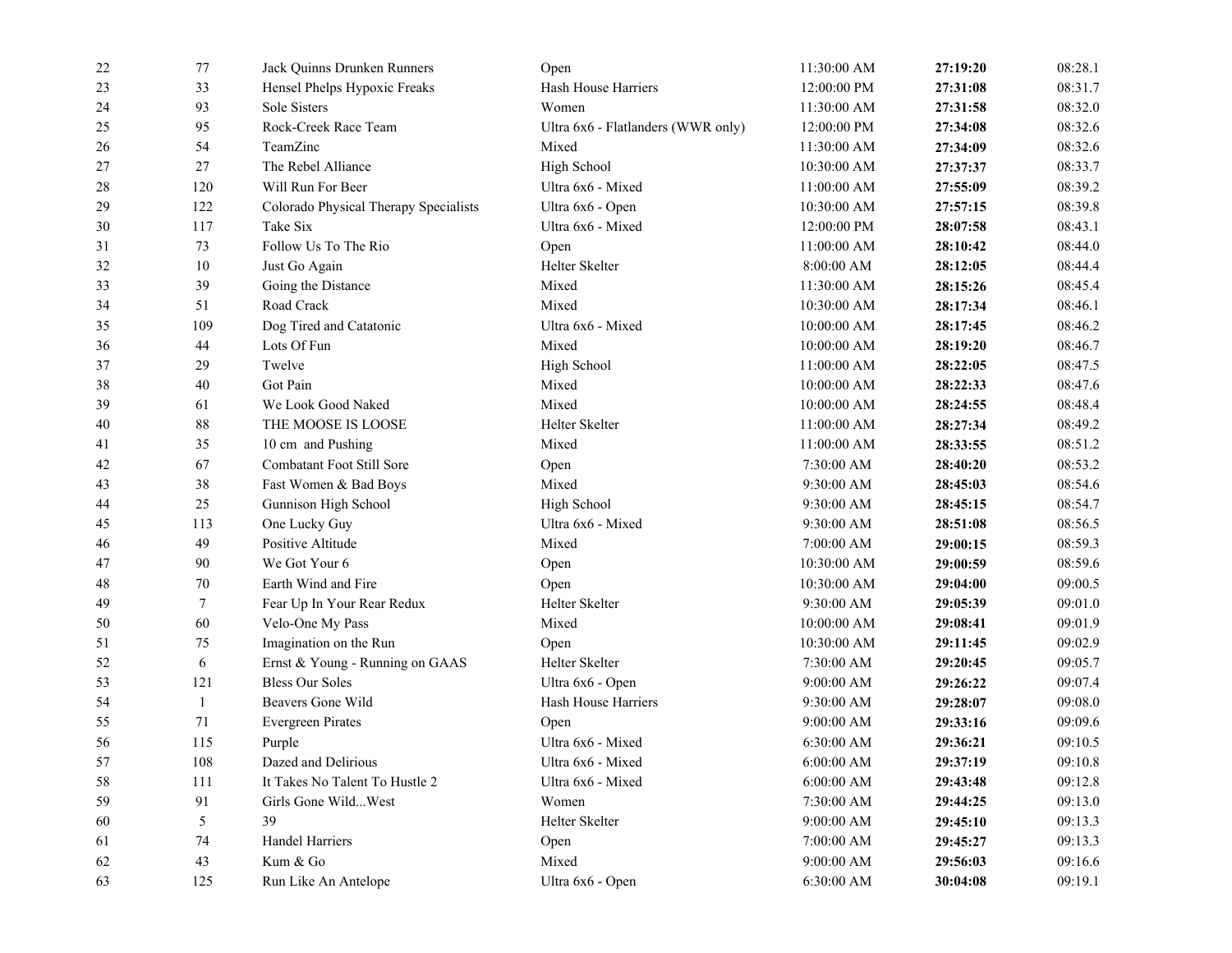| 64  | 86     | Sleepless in Sneakers                    | Helter Skelter                     | 7:00:00 AM            | 30:05:43 | 09:19.6 |
|-----|--------|------------------------------------------|------------------------------------|-----------------------|----------|---------|
| 65  | 57     | The Grateful Tread                       | Mixed                              | 9:30:00 AM            | 30:07:44 | 09:20.2 |
| 66  | 14     | <b>PASSHOLES</b>                         | Helter Skelter                     | 10:00:00 AM           | 30:09:58 | 09:20.9 |
| 67  | 105    | Sprocket                                 | Open                               | 6:30:00 AM            | 30:14:45 | 09:22.4 |
| 68  | 101    | <b>Black Squirrels</b>                   | Ultra 6x6 - Mens                   | 6:30:00 AM            | 30:19:20 | 09:23.8 |
| 69  | 76     | It Takes No Talent to Hustle 100 Percent | Open                               | $6:00:00$ AM          | 30:19:35 | 09:23.9 |
| 70  | 127    | <b>Ultra Monkey Love</b>                 | Ultra 6x6 - Open                   | 8:00:00 AM            | 30:20:01 | 09:24.1 |
| 71  | 34     | HP Climbers                              | Men                                | 7:30:00 AM            | 30:21:30 | 09:24.5 |
| 72  | 59     | Urban Achievers                          | Mixed                              | 9:30:00 AM            | 30:30:57 | 09:27.4 |
| 73  | 45     | Mile High Club                           | Mixed                              | 9:30:00 AM            | 30:31:42 | 09:27.7 |
| 74  | 31     | Rocky Mountain Rams & Ewes               | Masters                            | 8:30:00 AM            | 30:31:50 | 09:27.7 |
| 75  | 48     | Partners Mentoring Youth                 | Mixed                              | 8:30:00 AM            | 30:32:05 | 09:27.8 |
| 76  | 83     | More Monkey Love                         | Open                               | 8:00:00 AM            | 30:32:12 | 09:27.8 |
| 77  | 12     | N <sub>2</sub> O <sub>2</sub> Debt       | Helter Skelter                     | 9:30:00 AM            | 30:33:38 | 09:28.3 |
| 78  | 123    | Ligers                                   | Ultra 6x6 - Open                   | 7:30:00 AM            | 30:36:59 | 09:29.3 |
| 79  | 87     | Taint the Fastest                        | Open                               | 8:30:00 AM            | 30:40:09 | 09:30.3 |
| 80  | 23     | Evergreen Cougars Blue                   | High School                        | 9:00:00 AM            | 30:40:38 | 09:30.4 |
| 81  | 24     | Evergreen Cougars Gold                   | High School                        | 9:00:00 AM            | 30:40:38 | 09:30.4 |
| 82  | 37     | Are We There Yet                         | Mixed                              | 7:30:00 AM            | 30:41:27 | 09:30.7 |
| 83  | 65     | Balls & Chains                           | Open                               | $9:00:00$ AM          | 30:45:38 | 09:32.0 |
| 84  | 53     | Team Savasana                            | Helter Skelter                     | 9:30:00 AM            | 30:47:36 | 09:32.6 |
| 85  | 56     | The Dirty Dozen                          | Mixed                              | 8:30:00 AM            | 30:48:36 | 09:32.9 |
| 86  | 64     | Altitude Attitude                        | Open                               | 9:00:00 AM            | 30:50:01 | 09:33.4 |
| 87  | 118    | Team Amnesia                             | Ultra 6x6 - Mixed                  | 5:30:00 AM            | 30:52:37 | 09:34.2 |
| 88  | 50     | Pounding 40s                             | Mixed                              | 8:00:00 AM            | 30:59:28 | 09:36.3 |
| 89  | 128    | Pre-Shrunk                               | Ultra 6x6 - Womens                 | 6:30:00 AM            | 31:00:47 | 09:36.7 |
| 90  | 69     | Couldnt Get Orders to Afghanistan        | Open                               | 5:30:00 AM            | 31:01:20 | 09:36.9 |
| 91  | 112    | Little Dogs Chasing Big Dog Dreams       | Ultra 6x6 - Mixed                  | 5:30:00 AM            | 31:03:18 | 09:37.5 |
| 92  | 96     | Team Beer                                | Ultra 6x6 - Flatlanders (WWR only) | 8:30:00 AM            | 31:06:21 | 09:38.4 |
| 93  | 19     | The Boulder County Runs                  | Helter Skelter                     | 6:30:00 AM            | 31:07:42 | 09:38.8 |
| 94  | 106    | Team ABC                                 | Ultra 6x6 - Mens                   | 8:30:00 AM            | 31:11:38 | 09:40.1 |
| 95  | 15     | Phat Butt Slow                           | Helter Skelter                     | 8:30:00 AM            | 31:14:41 | 09:41.0 |
| 96  | 46     | Motley Crew                              | Mixed                              | 8:30:00 AM            | 31:16:11 | 09:41.5 |
| 97  | 82     | Monkey Love                              | Open                               | 8:00:00 AM            | 31:18:20 | 09:42.1 |
| 98  | 99     | Less Than Stellar                        | Ultra 6x6 - Helter Skelter         | 7:00:00 AM            | 31:19:55 | 09:42.6 |
| 99  | 92     | OutSkirts                                | Women                              | 8:00:00 AM            | 31:20:08 | 09:42.7 |
| 100 | 3      | Sheep With Handles                       | Hash House Harriers                | 8:00:00 AM            | 31:28:11 | 09:45.2 |
| 101 | 41     | Just Passin Thru                         | Mixed                              | 7:00:00 AM            | 31:29:27 | 09:45.6 |
| 102 | 8      | Good to be Back                          | Helter Skelter                     | 8:30:00 AM            | 31:29:58 | 09:45.7 |
| 103 | 18     | Team Seagate                             | Helter Skelter                     | 6:30:00 AM            | 31:31:54 | 09:46.3 |
| 104 | $36\,$ | A Tension Deficit                        | Mixed                              | 7:00:00 AM            | 31:53:42 | 09:53.1 |
| 105 | 110    | HGH Free                                 | Ultra 6x6 - Mixed                  | $6:30:00~\mathrm{AM}$ | 31:57:25 | 09:54.2 |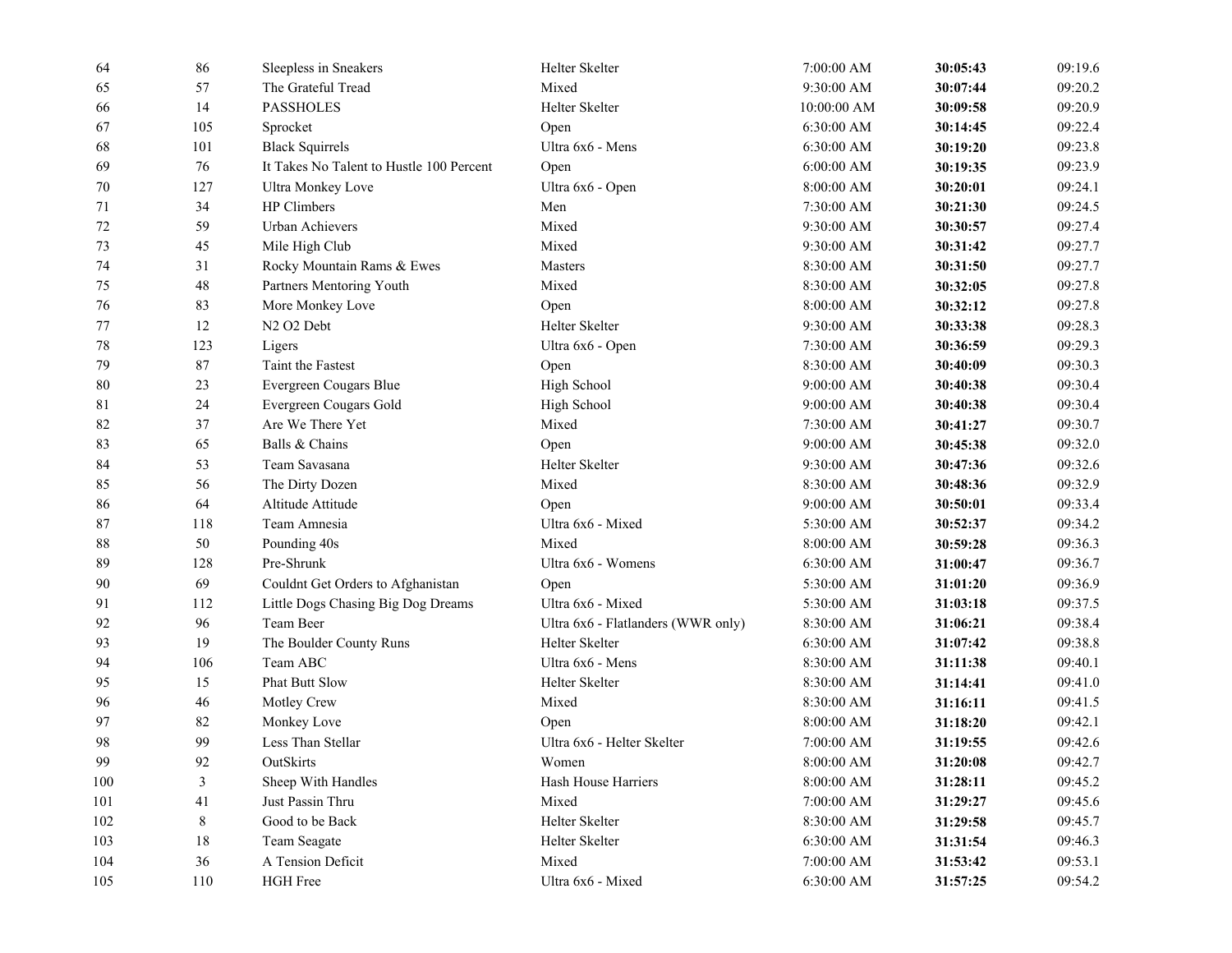| 106 | 79  | Long Road                   | Open                        | 6:00:00 AM   | 32:03:03 | 09:56.0 |
|-----|-----|-----------------------------|-----------------------------|--------------|----------|---------|
| 107 | 9   | Hot AssPhalt Road Killaz    | Helter Skelter              | 7:00:00 AM   | 32:06:31 | 09:57.1 |
| 108 | 17  | Running Out of Ideas        | Helter Skelter              | 8:00:00 AM   | 32:14:02 | 09:59.4 |
| 109 | 58  | The Phoenix                 | Helter Skelter              | 8:00:00 AM   | 32:23:21 | 10:02.3 |
| 110 | 13  | Pack Of Fools               | Helter Skelter              | 6:00:00 AM   | 32:26:00 | 10:03.1 |
| 111 | 30  | <b>HTC</b> Rejects          | Masters                     | 7:00:00 AM   | 32:31:56 | 10:04.9 |
| 112 | 4   | Team Cowboy Endurance       | Hash House Harriers         | $6:00:00$ AM | 32:32:38 | 10:05.2 |
| 113 | 100 | <b>Runnin Ritas</b>         | Ultra 6x6 - Helter Skelter  | 7:30:00 AM   | 32:33:52 | 10:05.5 |
| 114 | 116 | Six in the City             | Ultra 6x6 - Mixed           | 5:30:00 AM   | 32:47:09 | 10:09.7 |
| 115 | 42  | Kiss My Pass                | Mixed                       | 7:00:00 AM   | 32:48:05 | 10:09.9 |
| 116 | 62  | Whistle Pigs                | Mixed                       | $6:00:00$ AM | 32:51:11 | 10:10.9 |
| 117 | 63  | 24 Soles                    | Open                        | 7:30:00 AM   | 33:14:48 | 10:18.2 |
| 118 | 66  | Big Red Feet                | Open                        | 7:30:00 AM   | 33:20:44 | 10:20.1 |
| 119 | 47  | Neenan                      | Mixed                       | $6:30:00$ AM | 33:32:25 | 10:23.7 |
| 120 | 11  | Kickin Pass                 | Helter Skelter              | $6:30:00$ AM | 33:33:43 | 10:24.1 |
| 121 | 98  | It Is What It Is            | Ultra 6x6 - Helter Skelter  | 5:30:00 AM   | 33:35:55 | 10:24.8 |
| 122 | 16  | Rockin & Krollin            | Helter Skelter              | 6:00:00 AM   | 33:41:24 | 10:26.5 |
| 123 | 80  | Luv A Dub                   | Open                        | $6:00:00$ AM | 34:08:19 | 10:34.8 |
| 124 | 94  | Vermont Super Ultra Runners | Super Ultra (3-person team) | 5:30:00 AM   | 34:41:58 | 10:45.2 |

## **RESULTS BY CATEGORY**

| Place | Overall | Team# | <b>Team Name</b>                   | <b>Team Category</b> | <b>Start Time</b> | <b>Act Time</b> | Pace    |
|-------|---------|-------|------------------------------------|----------------------|-------------------|-----------------|---------|
|       | 15      | 2     | Beer Near                          | Hash House Harriers  | 12:00:00 PM       | 26:22:42        | 08:10.5 |
| 2     | 23      | 33    | Hensel Phelps Hypoxic Freaks       | Hash House Harriers  | 12:00:00 PM       | 27:31:08        | 08:31.7 |
| 3     | 54      |       | Beavers Gone Wild                  | Hash House Harriers  | 9:30:00 AM        | 29:28:07        | 09:08.0 |
| 4     | 100     | 3     | Sheep With Handles                 | Hash House Harriers  | 8:00:00 AM        | 31:28:11        | 09:45.2 |
| 5     | 112     | 4     | Team Cowboy Endurance              | Hash House Harriers  | $6:00:00$ AM      | 32:32:38        | 10:05.2 |
|       | 32      | 10    | Just Go Again                      | Helter Skelter       | 8:00:00 AM        | 28:12:05        | 08:44.4 |
|       | 40      | 88    | THE MOOSE IS LOOSE                 | Helter Skelter       | 11:00:00 AM       | 28:27:34        | 08:49.2 |
| 3     | 49      |       | Fear Up In Your Rear Redux         | Helter Skelter       | 9:30:00 AM        | 29:05:39        | 09:01.0 |
|       | 52      | 6     | Ernst & Young - Running on GAAS    | Helter Skelter       | 7:30:00 AM        | 29:20:45        | 09:05.7 |
| 5     | 60      | 5.    | 39                                 | Helter Skelter       | 9:00:00 AM        | 29:45:10        | 09:13.3 |
| 6     | 64      | 86    | Sleepless in Sneakers              | Helter Skelter       | 7:00:00 AM        | 30:05:43        | 09:19.6 |
|       | 66      | 14    | <b>PASSHOLES</b>                   | Helter Skelter       | 10:00:00 AM       | 30:09:58        | 09:20.9 |
| 8     | 77      | 12    | N <sub>2</sub> O <sub>2</sub> Debt | Helter Skelter       | 9:30:00 AM        | 30:33:38        | 09:28.3 |
| 9     | 84      | 53    | Team Savasana                      | Helter Skelter       | 9:30:00 AM        | 30:47:36        | 09:32.6 |
| 10    | 93      | 19    | The Boulder County Runs            | Helter Skelter       | 6:30:00 AM        | 31:07:42        | 09:38.8 |
| 11    | 95      | 15    | <b>Phat Butt Slow</b>              | Helter Skelter       | 8:30:00 AM        | 31:14:41        | 09:41.0 |
| 12    | 102     | 8     | Good to be Back                    | Helter Skelter       | 8:30:00 AM        | 31:29:58        | 09:45.7 |
| 13    | 103     | 18    | Team Seagate                       | Helter Skelter       | 6:30:00 AM        | 31:31:54        | 09:46.3 |
| 14    | 107     | 9     | Hot AssPhalt Road Killaz           | Helter Skelter       | 7:00:00 AM        | 32:06:31        | 09:57.1 |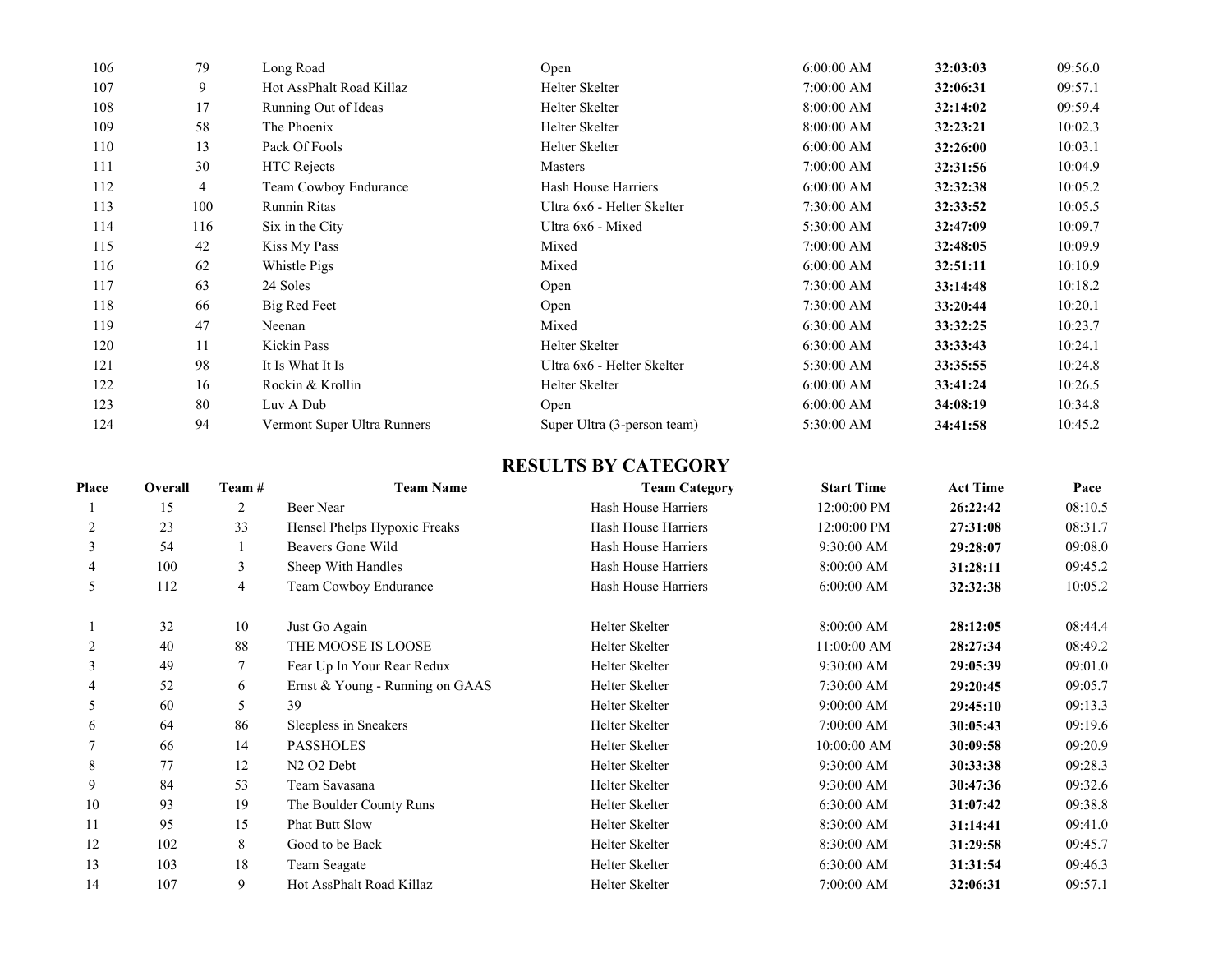| 15             | 108              | 17     | Running Out of Ideas       | Helter Skelter | 8:00:00 AM  | 32:14:02 | 09:59.4 |
|----------------|------------------|--------|----------------------------|----------------|-------------|----------|---------|
| 16             | 109              | $58\,$ | The Phoenix                | Helter Skelter | 8:00:00 AM  | 32:23:21 | 10:02.3 |
| 17             | 110              | 13     | Pack Of Fools              | Helter Skelter | 6:00:00 AM  | 32:26:00 | 10:03.1 |
| 18             | 120              | 11     | Kickin Pass                | Helter Skelter | 6:30:00 AM  | 33:33:43 | 10:24.1 |
| 19             | 122              | 16     | Rockin & Krollin           | Helter Skelter | 6:00:00 AM  | 33:41:24 | 10:26.5 |
| 1              | $8\,$            | 22     | <b>Eaglecrest Raptors</b>  | High School    | 12:30:00 PM | 24:22:36 | 07:33.3 |
| 2              | 18               | $28\,$ | Thompson Valley            | High School    | 11:30:00 AM | 26:48:11 | 08:18.4 |
| 3              | $27\,$           | 27     | The Rebel Alliance         | High School    | 10:30:00 AM | 27:37:37 | 08:33.7 |
| 4              | 37               | 29     | Twelve                     | High School    | 11:00:00 AM | 28:22:05 | 08:47.5 |
| 5              | 44               | $25\,$ | Gunnison High School       | High School    | 9:30:00 AM  | 28:45:15 | 08:54.7 |
| 6              | $80\,$           | 23     | Evergreen Cougars Blue     | High School    | 9:00:00 AM  | 30:40:38 | 09:30.4 |
| 7              | 81               | 24     | Evergreen Cougars Gold     | High School    | 9:00:00 AM  | 30:40:38 | 09:30.4 |
| 8              | $3*$             | 26     | Team America- World Police | High School    | 1:00:00 PM  | 21:52:09 | 06:46.7 |
| $\mathbf{1}$   | 74               | 31     | Rocky Mountain Rams & Ewes | Masters        | 8:30:00 AM  | 30:31:50 | 09:27.7 |
| $\overline{c}$ | 111              | 30     | <b>HTC</b> Rejects         | Masters        | 7:00:00 AM  | 32:31:56 | 10:04.9 |
| 1              | $\mathbf{1}$     | 32     | Colorado Elite             | Men            | 1:00:00 PM  | 20:09:55 | 06:15.0 |
| $\overline{c}$ | $71\,$           | 34     | HP Climbers                | Men            | 7:30:00 AM  | 30:21:30 | 09:24.5 |
| 1              | 6                | 52     | Stonemill Streakers        | Mixed          | 1:00:00 PM  | 23:38:45 | 07:19.7 |
| 2              | $\boldsymbol{7}$ | 55     | The Dashing Dozen          | Mixed          | 12:30:00 PM | 24:18:34 | 07:32.0 |
| 3              | $26\,$           | 54     | TeamZinc                   | Mixed          | 11:30:00 AM | 27:34:09 | 08:32.6 |
| 4              | 33               | 39     | Going the Distance         | Mixed          | 11:30:00 AM | 28:15:26 | 08:45.4 |
| 5              | 34               | 51     | Road Crack                 | Mixed          | 10:30:00 AM | 28:17:34 | 08:46.1 |
| 6              | 36               | $44\,$ | Lots Of Fun                | Mixed          | 10:00:00 AM | 28:19:20 | 08:46.7 |
| 7              | $38\,$           | 40     | Got Pain                   | Mixed          | 10:00:00 AM | 28:22:33 | 08:47.6 |
| 8              | 39               | 61     | We Look Good Naked         | Mixed          | 10:00:00 AM | 28:24:55 | 08:48.4 |
| 9              | 41               | 35     | 10 cm and Pushing          | Mixed          | 11:00:00 AM | 28:33:55 | 08:51.2 |
| 10             | 43               | 38     | Fast Women & Bad Boys      | Mixed          | 9:30:00 AM  | 28:45:03 | 08:54.6 |
| 11             | 46               | 49     | Positive Altitude          | Mixed          | 7:00:00 AM  | 29:00:15 | 08:59.3 |
| 12             | $50\,$           | 60     | Velo-One My Pass           | Mixed          | 10:00:00 AM | 29:08:41 | 09:01.9 |
| 13             | 62               | 43     | Kum & Go                   | Mixed          | 9:00:00 AM  | 29:56:03 | 09:16.6 |
| 14             | 65               | 57     | The Grateful Tread         | Mixed          | 9:30:00 AM  | 30:07:44 | 09:20.2 |
| 15             | 72               | 59     | Urban Achievers            | Mixed          | 9:30:00 AM  | 30:30:57 | 09:27.4 |
| 16             | 73               | 45     | Mile High Club             | Mixed          | 9:30:00 AM  | 30:31:42 | 09:27.7 |
| 17             | $75\,$           | $48\,$ | Partners Mentoring Youth   | Mixed          | 8:30:00 AM  | 30:32:05 | 09:27.8 |
| 18             | 82               | 37     | Are We There Yet           | Mixed          | 7:30:00 AM  | 30:41:27 | 09:30.7 |
| 19             | 85               | 56     | The Dirty Dozen            | Mixed          | 8:30:00 AM  | 30:48:36 | 09:32.9 |
| 20             | $88\,$           | $50\,$ | Pounding 40s               | Mixed          | 8:00:00 AM  | 30:59:28 | 09:36.3 |
| 21             | 96               | 46     | Motley Crew                | Mixed          | 8:30:00 AM  | 31:16:11 | 09:41.5 |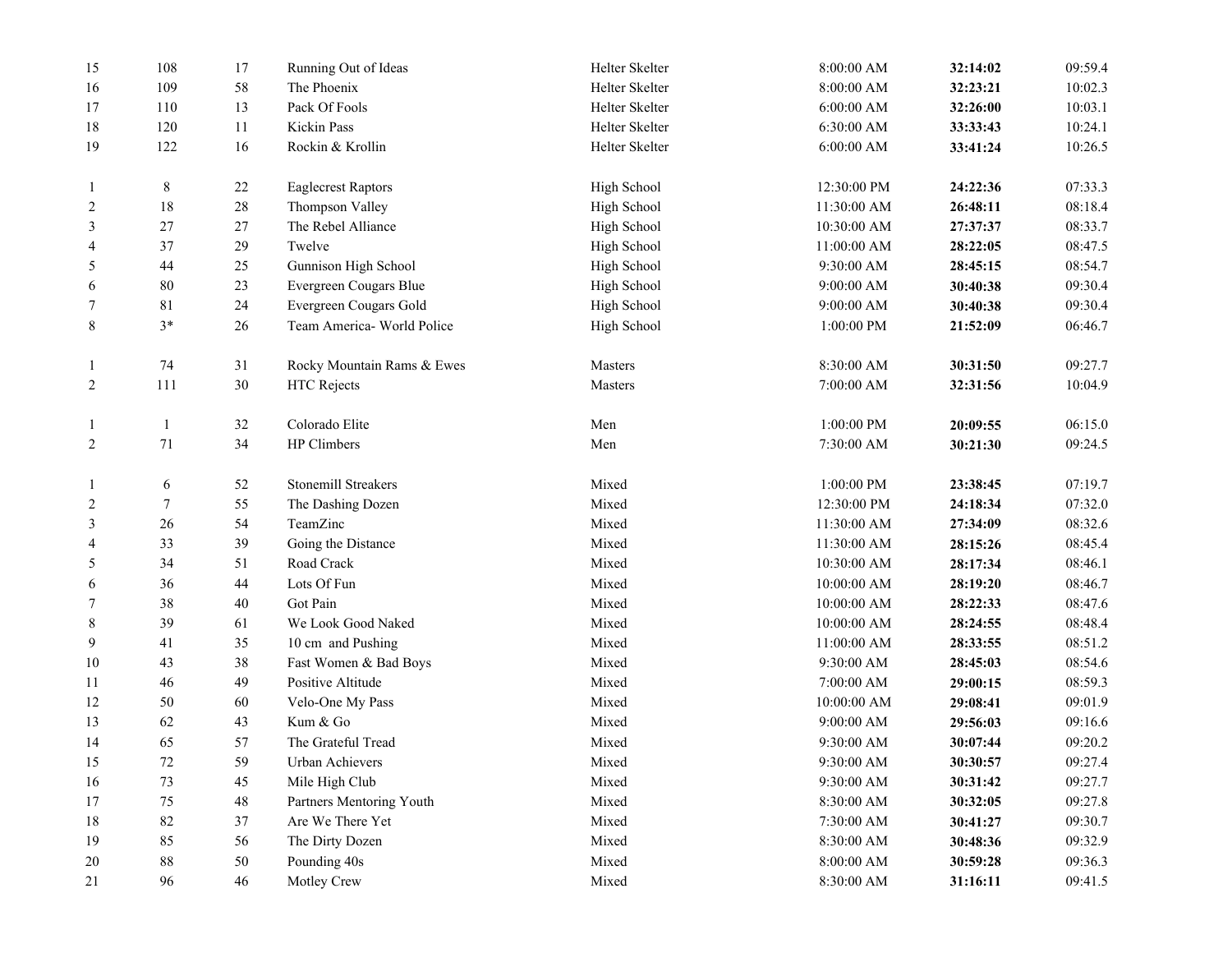| 22             | 101    | 41     | Just Passin Thru                         | Mixed                       | 7:00:00 AM   | 31:29:27 | 09:45.6 |
|----------------|--------|--------|------------------------------------------|-----------------------------|--------------|----------|---------|
| 23             | 104    | 36     | A Tension Deficit                        | Mixed                       | 7:00:00 AM   | 31:53:42 | 09:53.1 |
| 24             | 115    | 42     | Kiss My Pass                             | Mixed                       | 7:00:00 AM   | 32:48:05 | 10:09.9 |
| 25             | 116    | 62     | Whistle Pigs                             | Mixed                       | 6:00:00 AM   | 32:51:11 | 10:10.9 |
| 26             | 119    | 47     | Neenan                                   | Mixed                       | 6:30:00 AM   | 33:32:25 | 10:23.7 |
|                | 4      | 72     | FOCO LOCOS                               | Open                        | 12:30:00 PM  | 22:32:31 | 06:59.2 |
| $\overline{c}$ | 12     | 84     | No Need for Speed                        | Open                        | 11:30:00 AM  | 25:43:04 | 07:58.2 |
| 3              | 14     | $78\,$ | Johnny and the Cobra Kais                | Open                        | 10:30:00 AM  | 26:14:18 | 08:07.9 |
| 4              | 17     | 68     | Cougar Bait                              | Open                        | 10:00:00 AM  | 26:40:48 | 08:16.1 |
| 5              | 19     | $81\,$ | Miramonsters                             | Open                        | 10:30:00 AM  | 26:50:44 | 08:19.2 |
| 6              | $20\,$ | 89     | The Richardsons                          | Open                        | 10:30:00 AM  | 26:54:08 | 08:20.2 |
| 7              | 21     | 85     | No Whiners                               | Open                        | 11:30:00 AM  | 27:11:49 | 08:25.7 |
| $\,8\,$        | 22     | 77     | Jack Quinns Drunken Runners              | Open                        | 11:30:00 AM  | 27:19:20 | 08:28.1 |
| 9              | 31     | 73     | Follow Us To The Rio                     | Open                        | 11:00:00 AM  | 28:10:42 | 08:44.0 |
| 10             | $42\,$ | 67     | Combatant Foot Still Sore                | Open                        | 7:30:00 AM   | 28:40:20 | 08:53.2 |
| 11             | 47     | 90     | We Got Your 6                            | Open                        | 10:30:00 AM  | 29:00:59 | 08:59.6 |
| 12             | $48\,$ | 70     | Earth Wind and Fire                      | Open                        | 10:30:00 AM  | 29:04:00 | 09:00.5 |
| 13             | 51     | 75     | Imagination on the Run                   | Open                        | 10:30:00 AM  | 29:11:45 | 09:02.9 |
| 14             | 55     | 71     | <b>Evergreen Pirates</b>                 | Open                        | 9:00:00 AM   | 29:33:16 | 09:09.6 |
| 15             | 61     | 74     | Handel Harriers                          | Open                        | 7:00:00 AM   | 29:45:27 | 09:13.3 |
| 16             | 67     | 105    | Sprocket                                 | Open                        | 6:30:00 AM   | 30:14:45 | 09:22.4 |
| 17             | 69     | 76     | It Takes No Talent to Hustle 100 Percent | Open                        | $6:00:00$ AM | 30:19:35 | 09:23.9 |
| 18             | 76     | 83     | More Monkey Love                         | Open                        | 8:00:00 AM   | 30:32:12 | 09:27.8 |
| 19             | 79     | 87     | Taint the Fastest                        | Open                        | 8:30:00 AM   | 30:40:09 | 09:30.3 |
| 20             | 83     | 65     | Balls & Chains                           | Open                        | 9:00:00 AM   | 30:45:38 | 09:32.0 |
| 21             | 86     | 64     | Altitude Attitude                        | Open                        | 9:00:00 AM   | 30:50:01 | 09:33.4 |
| 22             | 90     | 69     | Couldnt Get Orders to Afghanistan        | Open                        | 5:30:00 AM   | 31:01:20 | 09:36.9 |
| 23             | 97     | 82     | Monkey Love                              | Open                        | 8:00:00 AM   | 31:18:20 | 09:42.1 |
| 24             | 106    | 79     | Long Road                                | Open                        | 6:00:00 AM   | 32:03:03 | 09:56.0 |
| 25             | 117    | 63     | 24 Soles                                 | Open                        | 7:30:00 AM   | 33:14:48 | 10:18.2 |
| 26             | 118    | 66     | <b>Big Red Feet</b>                      | Open                        | 7:30:00 AM   | 33:20:44 | 10:20.1 |
| 27             | 123    | $80\,$ | Luv A Dub                                | Open                        | 6:00:00 AM   | 34:08:19 | 10:34.8 |
| 1              | 124    | 94     | Vermont Super Ultra Runners              | Super Ultra (3-person team) | 5:30:00 AM   | 34:41:58 | 10:45.2 |
| -1             | 25     | 95     | Rock-Creek Race Team                     | Ultra 6x6 - Flatlanders     | 12:00:00 PM  | 27:34:08 | 08:32.6 |
| $\overline{c}$ | 92     | 96     | Team Beer                                | Ultra 6x6 - Flatlanders     | 8:30:00 AM   | 31:06:21 | 09:38.4 |
|                | 98     | 99     | Less Than Stellar                        | Ultra 6x6 - Helter Skelter  | 7:00:00 AM   | 31:19:55 | 09:42.6 |
| 2              | 113    | 100    | Runnin Ritas                             | Ultra 6x6 - Helter Skelter  | 7:30:00 AM   | 32:33:52 | 10:05.5 |
| 3              | 121    | 98     | It Is What It Is                         | Ultra 6x6 - Helter Skelter  | 5:30:00 AM   | 33:35:55 | 10:24.8 |